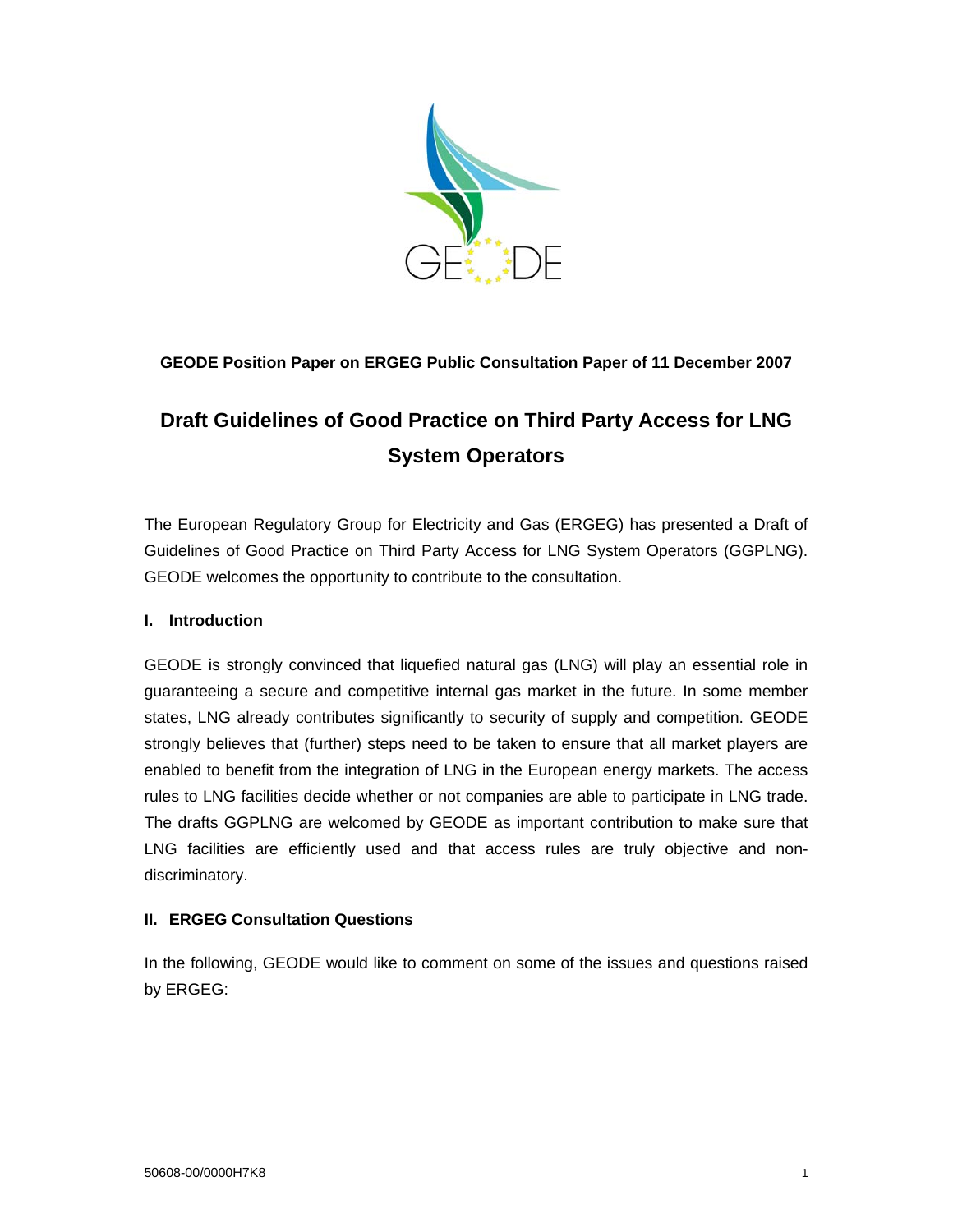#### 1) General questions

First of all, GEODE would like to draw ERGEG's attention to the fact that according to the provisions of the Gas Directive LNG terminals used for storage are not inevitable subject to regulated TPA (rTPA). Instead, member states may choose either a negotiated or a regulated access regime for this part of LNG terminals. In many cases, the distinction between parts of LNG terminals used for regasification (rTPA) and those solely used for the purpose of storage remains unclear. In countries where access to storage facilities is to be granted on contractual basis, the different legal frameworks might lead to controversies about the applicable access regime. GEODE considers it necessary to clarify the conditions under which LNG storage facilities are used for regasification and therefore subject to the requirements of rTPA.

Regardless of that, the draft GGPLNG generally covers all the relevant subjects in the context of access to LNG terminals. GEODE considers the draft guidelines neither over-detailed nor too prescriptive. On the other hand, market players as well as (national) regulatory authorities will benefit from (rather) prescriptive guidelines since the access rules remain to be developed/improved in many member states. On the other hand, the draft GGPLNG leave an adequate scope of attestation guaranteeing flexibility for LNG system operators (LSO) in the implementation of access rules.

As far as the potential benefits and costs of implementation of the GGPLNG are concerned, GEODE is not able to give precise information because none of the GEODE members operates such a facility. However, given the fact that the GGPLNG will lead to an increase of harmonisation in access rules and therefore to a decrease of management costs, operators of LNG facilities will certainly benefit from broad application of the guidelines.

Last not least, GEODE is convinced that the possibility to exempt new LNG terminals according to the principles of Article 22 of Directive 2003/55/EC is sufficient to guarantee that third party access does not discourage new investments. In this respect, GEODE believes that the GGPLNG do not provide a relevant input for the decision whether to exempt a particular project or not. This "If"-decision has to be made primarily according to the state of competition in the Member State. However, the GGPLNG can be of importance when it comes to the decision to which extent an exemption is granted. If the LSO is partially obliged to grant access to its facility, it might be allowed to implement different tariff systems for access or to offer different types of services compared to LNG facilities already in place. In this case, the GGPLNG might serve as a benchmark for regulatory decisions on the conditions of the individual exemption.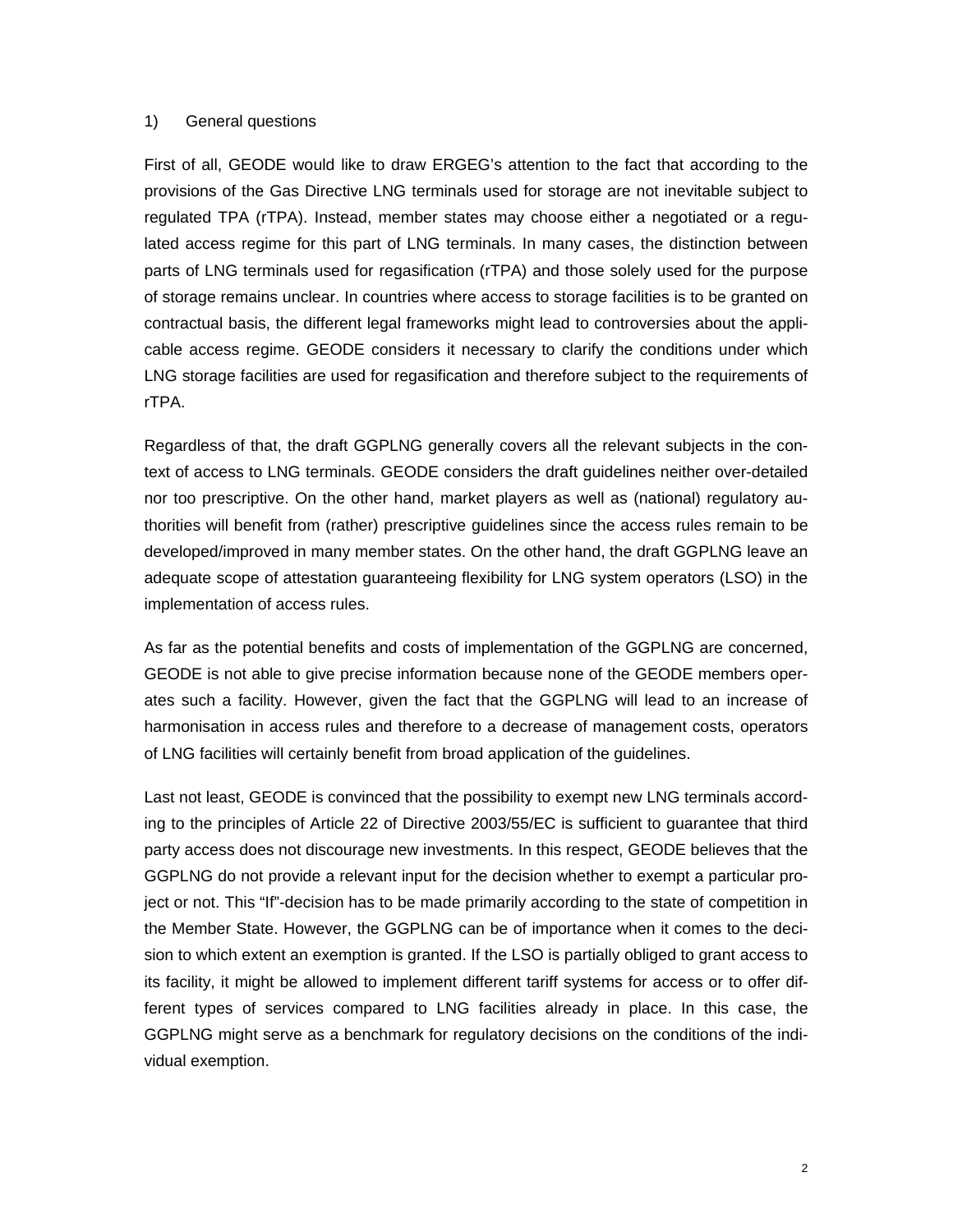#### 2) Tariffs for access to the system

GEODE underlines the importance of transparent and non-discriminatory tariffs for access to LNG facilities. Given the fact that according to Article 18 of Directive 2003/55/EC the tariffs, or the methodologies used to calculate them, applied by the LSO must be approved by the regulatory authorities, there is no particular need to establish guidelines on the regular review of tariff structure. When proposing a certain tariff (structure), the LSO will in most cases take into account the relevant market developments. Otherwise, the proposal is subject to revision by the national regulatory authority.

#### 3) TPA services

As regards the types of TPA services, the GGPLNG shall make sure that LSO offer enough bundled services on a firm basis. In an emerging LNG market, the access to all services in the LNG production chain is a prerequisite for the entry of market players. The availability of other services, including interruptible capacity, is welcomed by GEODE, especially considering that those services might be requested more often once a well-functioning LNG market has been established. For example, market players might be interested in contracting LNG storage capacity when there is a lack of demand for regasified natural gas. Especially if the tariffs for LNG storage are lower than the tariffs for underground storage of natural gas, this not bundled service is an attractive option. $1$  GEODE suggests that not bundled services shall be offered by LSO upon request. To ensure that long-term services do not act as a barrier to the use of the LNG terminal, the provision concerning long-term services should be drafted similar to § 9 lit. b. This is of particular importance when LNG services are acquired by an affiliated company.

GEODE also welcomes the guidelines concerning electronic communication (§ 11) and LSO cooperation (§ 22). The best way to facilitate and foster the usage of LNG facilities is the creation of a web-based trading platform allowing interested parties to get all relevant information (e.g. information on tariffs and types of services being offered, available capacities, etc.).

#### 4) Capacity allocation and congestion management

In general, the guidelines on capacity allocation mechanisms and congestion management procedures are appropriate to promote competition and a maximum usage of LNG facilities. GEODE in particular welcomes § 29, expressing that capacity allocation mechanisms and procedures shall not prevent new market entrants and companies with a small market share from competing effectively with established and larger gas undertakings. With regard to

<sup>1&</sup>lt;br><sup>1</sup> It has to be noted that in those cases LNG storage facilities are used for storage purposes rather than regasification. Therefore, access to storage capacity might be granted on contractual basis in the sense of Art. 19 of Directive 2003/55/EC.